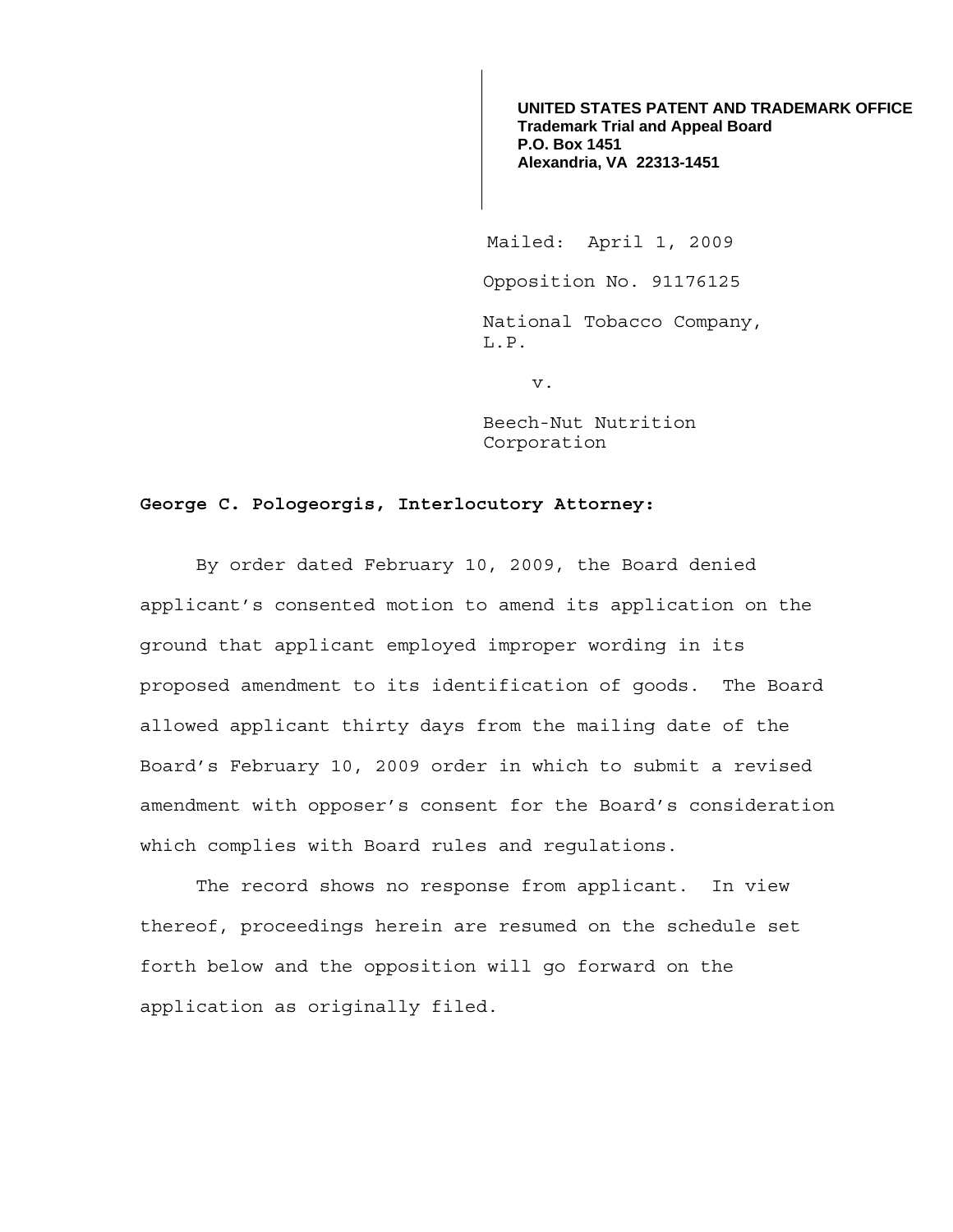Applicant is allowed **twenty days** from the mailing date of this order in which to file and serve is answer to the notice of opposition.

The trial schedule is reset as follows:

## DISCOVERY PERIOD TO CLOSE: **8/1/2009**

| Testimony period for party in position of<br>plaintiff<br>to close: (opening thirty days prior thereto) | 10/30/2009 |
|---------------------------------------------------------------------------------------------------------|------------|
| Testimony period for party in position of<br>defendant<br>to close: (opening thirty days prior thereto) | 12/29/2009 |
| Rebuttal testimony period to close:                                                                     | 2/12/2010  |

(opening fifteen days prior thereto)

## **NEWS FROM THE TTAB**:

The USPTO published a notice of final rulemaking in the Federal Register on August 1, 2007, at 72 F.R. 42242. By this notice, various rules governing Trademark Trial and Appeal Board inter partes proceedings are amended. Certain amendments have an effective date of August 31, 2007, while most have an effective date of November 1, 2007. For further information, the parties are referred to a reprint of the final rule and a chart summarizing the affected rules, their changes, and effective dates, both viewable on the USPTO website via these web addresses: http://www.uspto.gov/web/offices/com/sol/notices/72fr42242.pdf http://www.uspto.gov/web/offices/com/sol/notices/72fr42242\_FinalR uleChart.pdf

By one rule change effective August 31, 2007, the Board's standard protective order is made applicable to all TTAB inter partes cases, whether already pending or commenced on or after that date. However, as explained in the final rule and chart, this change will not affect any case in which any protective order has already been approved or imposed by the Board. Further, as explained in the final rule, parties are free to agree to a substitute protective order or to supplement or amend the standard order even after August 31,